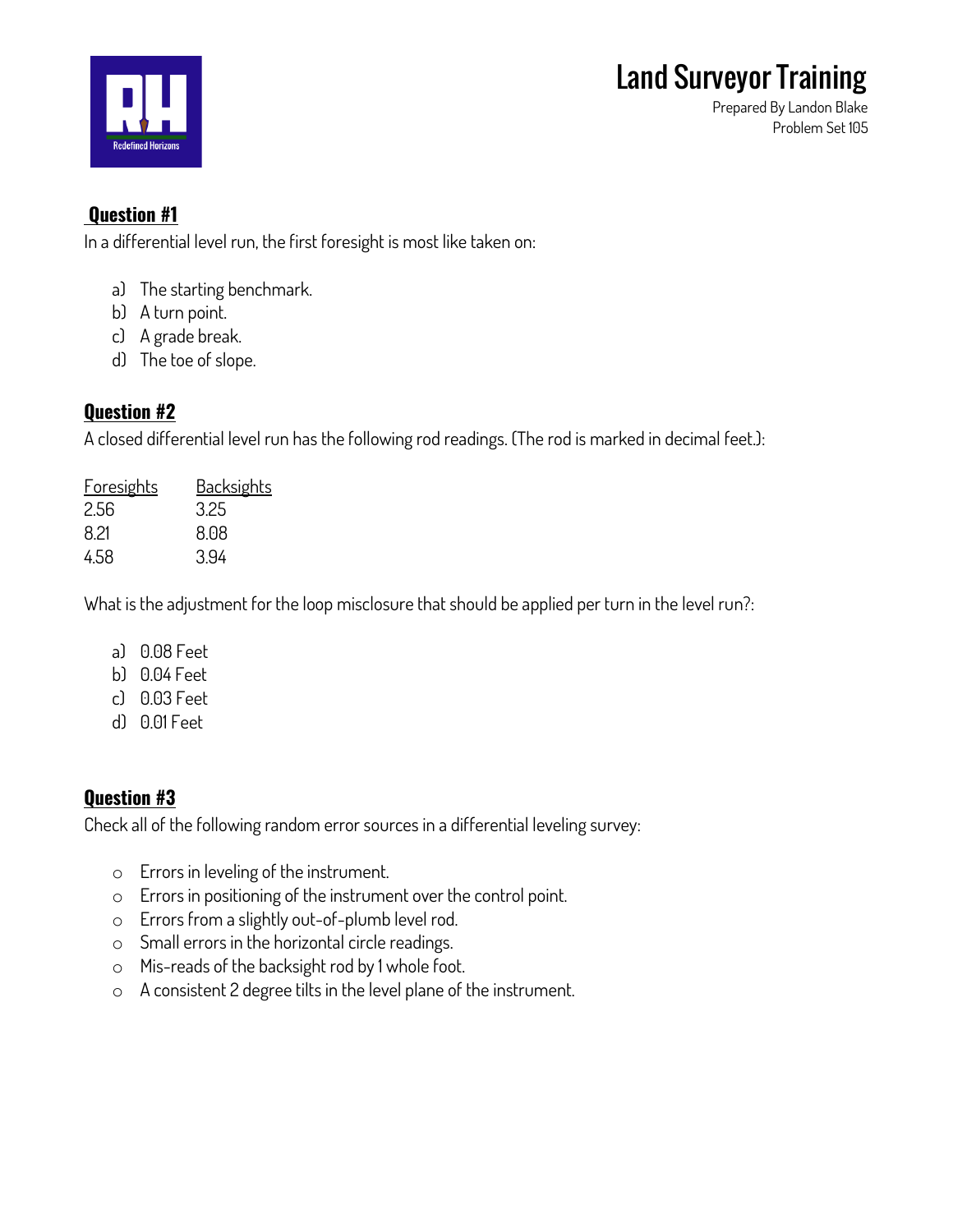

**Prepared By Landon Blake Problem Set 104**

### **Question #4**

**A field crew has used the wrong starting benchmark elevation for a differential level loop. What problem is this most likely to cause on a construction site?:**

- **a) Building foundation forms that are set to low.**
- **b) Building grid lines that are shifted 2 feet horizontally.**
- **c) The misalignment of water mains.**
- **d) Ripples in the surface of a concrete slab.**

## **Question #5**

**An instrument operator has incorrectly read the rod for an intermediate foresight during a differential leveling run. This mistake will show in:**

- **a) The level run closure.**
- **b) The network adjustment report.**
- **c) The horizontal angle closure.**
- **d) It won't likely be detected.**

## **Question #6**

**In a differential leveling loop the backsight reading for the first set-up is 4.26 feet. The foresight reading for the first set-up is 3.96 feet. The height-of-instrument for the first set-up is 5.25. Which of the following statements is true?:**

- **a) The instrument is lower than the backsight point.**
- **b) The instrument is lower than the foresight point.**
- **c) The backsight point is lower than the foresight point.**
- **d) The backsight point is higher than the foresight point.**

## **Question #7**

**In CAD, a group of drawing elements that can be updated from outside the current drawing is most likely to be which of the following?:**

- **a) Block**
- **b) Group**
- **c) Component**
- **d) External Reference**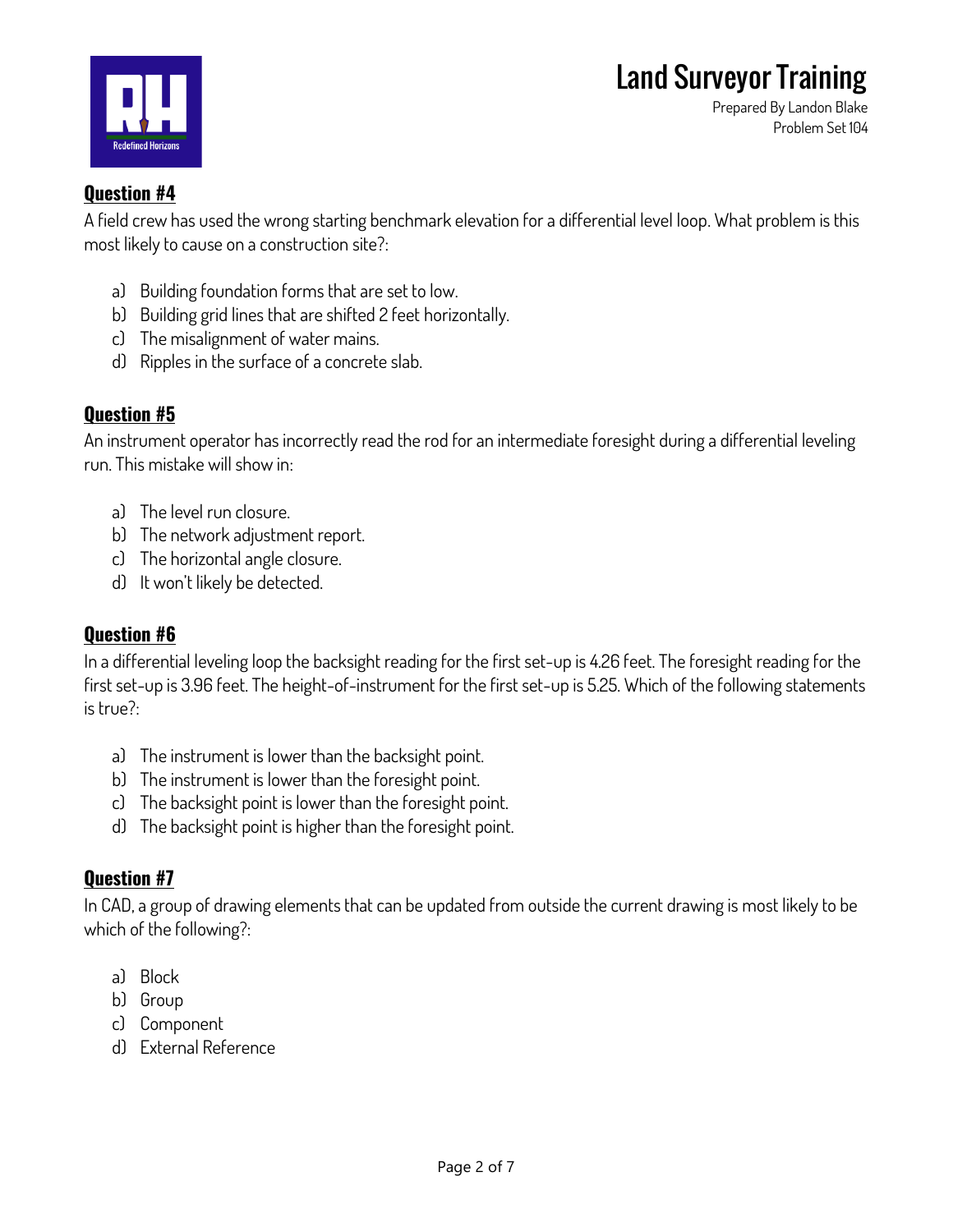

**Prepared By Landon Blake Problem Set 104**

## **Question #8**

**In CAD, the linetype scale for an exhibit will most likely be set in:**

- **a) The layer manager.**
- **b) The external reference manager.**
- **c) The layout tab.**
- **d) The block editor.**

### **Question #9**

**In CAD, check the drawing entity properties most likely to be controlled by a layer:**

- o **Linetype**
- o **Elevation**
- o **Width**
- o **Color**
- o **Display Order**
- o **Horizontal Location**

#### **Question #10**

**In CAD, a named view would most frequently be used to do which of the following?:**

- **a) Zoom to a preset drawing scale and pan to a preset location in the drawing.**
- **b) Thaw all frozen layers.**
- **c) Activate and show a predetermined layout tab.**
- **d) Zoom extents and set the layer state for plotting.**

#### **Question #11**

**In CAD, a line entity may have which of the following:**

- o **Width**
- o **Color**
- o **3 or More Nodes**
- o **Linetype**
- o **Direction**
- o **End Points At Different Elevations**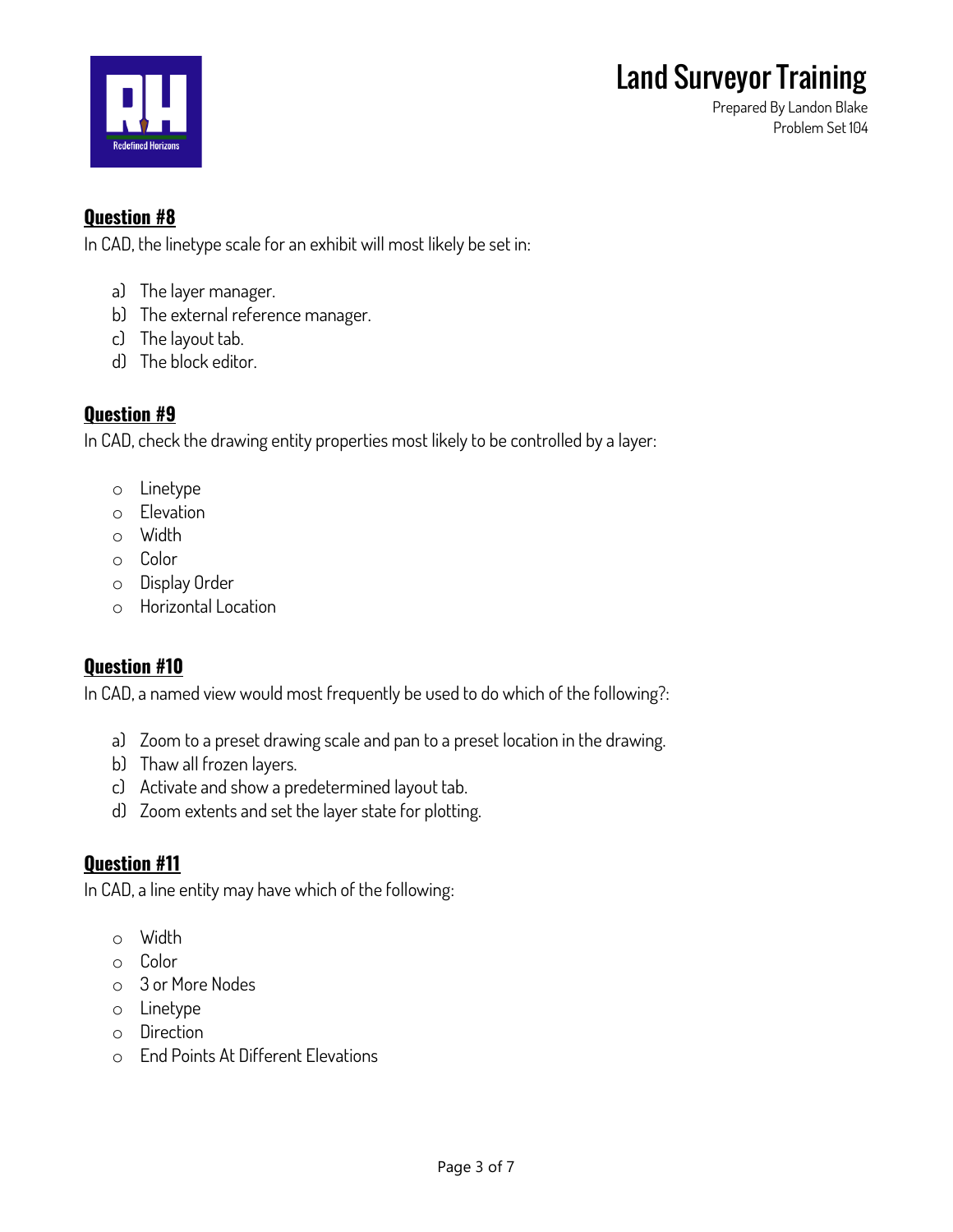

**Prepared By Landon Blake Problem Set 104**

## **Question #12**

**In CAD, the symbol for a benchmark would most likely be organized as a:**

- **a) Block**
- **b) Group**
- **c) Component**
- **d) External Reference**

## **Question #13**

**A differential level loop would most commonly be performed as part of which of the following surveys:**

- o **A field survey for rough grade construction layout.**
- o **A field survey for primary control for a small urban construction project.**
- o **A field survey for primary control on a large geodetic survey spanning several counties.**
- o **A field survey for a FEMA elevation certificate.**
- o **A field survey for an urban boundary resolution.**
- o **A field survey for a rural boundary resolution.**

## **Question #14**

**A RINEX file would mostly likely be created after a survey using a:**

- **a) Differential level.**
- **b) Digital level.**
- **c) Robotic total station.**
- **d) Static GPS receiver.**

#### **Question #15**

**A minimally constrained least squares adjustment must be performed for which type of survey:**

- **a) A boundary survey.**
- **b) A topographic survey.**
- **c) A FEMA elevation certificate.**
- **d) An ALTA/NSPS land title survey.**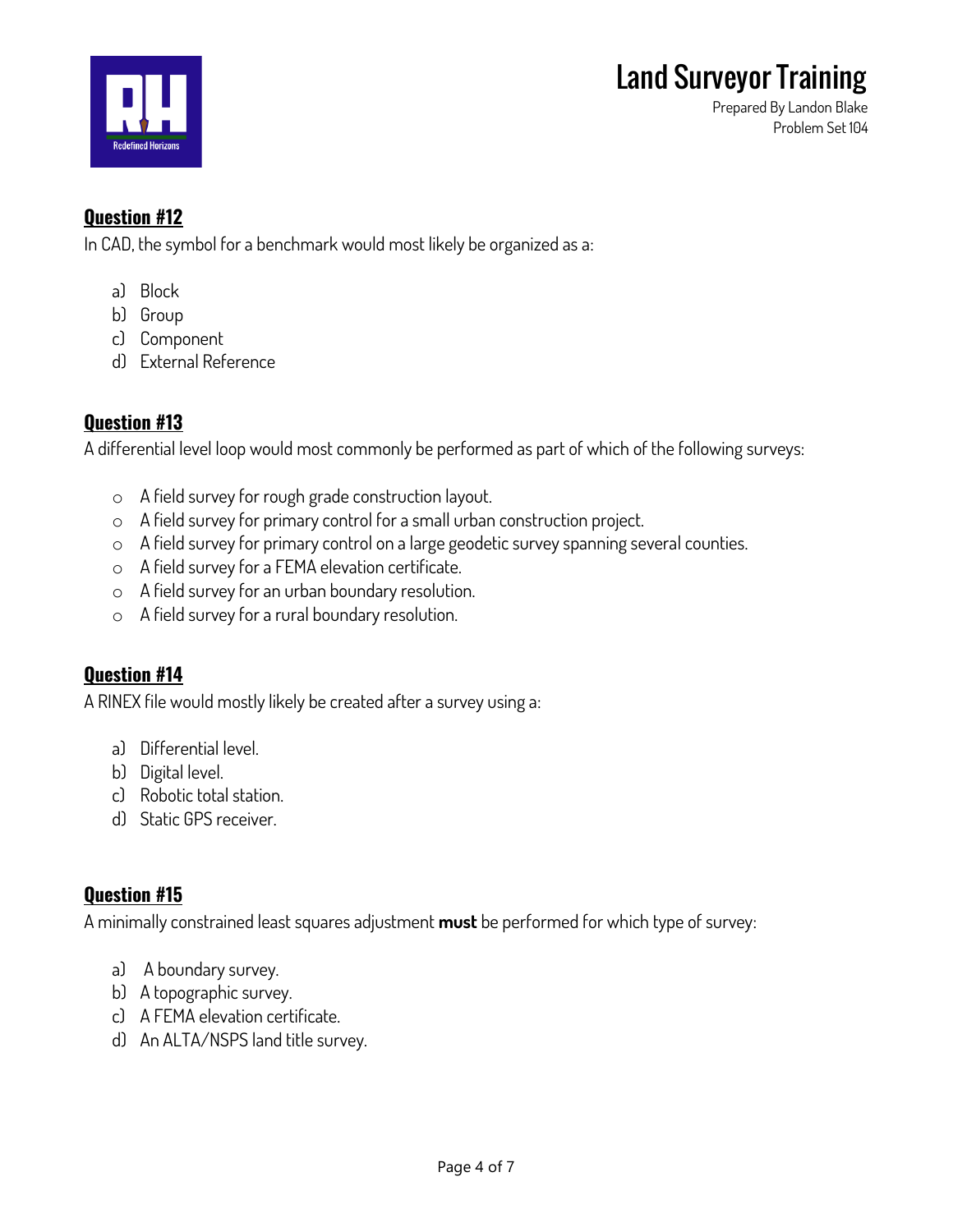



**Prepared By Landon Blake Problem Set 104**

## **Question #16**

**Photos of an existing building would most likely be taken during what type of field surveys?:**

- o **A field survey for topographic mapping of an urban site.**
- o **A field survey for a FEMA elevation certificate.**
- o **A field survey for a boundary resolution of a rural parcel.**
- o **A field survey for a geodetic control survey spanning several counties.**
- o **A field survey for rough grade construction layout.**
- o **A field survey for underground utility mapping.**

#### **Question #17**

**What type of survey would most likely require review of a GLO township plat?:**

- **a) A rural boundary survey.**
- **b) A topographic survey of an urban site.**
- **c) A geodetic control survey.**
- **d) A FEMA elevation certificate.**

#### **Question #18**

**California state plane coordinates (northing and easting) would mostly likely be used on what type of survey?**

- **a) A rural boundary survey.**
- **b) A topographic survey of an urban site.**
- **c) A geodetic control survey.**
- **d) A FEMA elevation certificate.**

#### **Question #19**

**The distances of surface utility features from a parcel boundary would mostly likely be dimensioned on which of the following types of surveys?:**

- **a) An ALTA/NSPS land title survey.**
- **b) A FEMA elevation certificate.**
- **c) A topographic survey.**
- **d) A survey to map underground utilities.**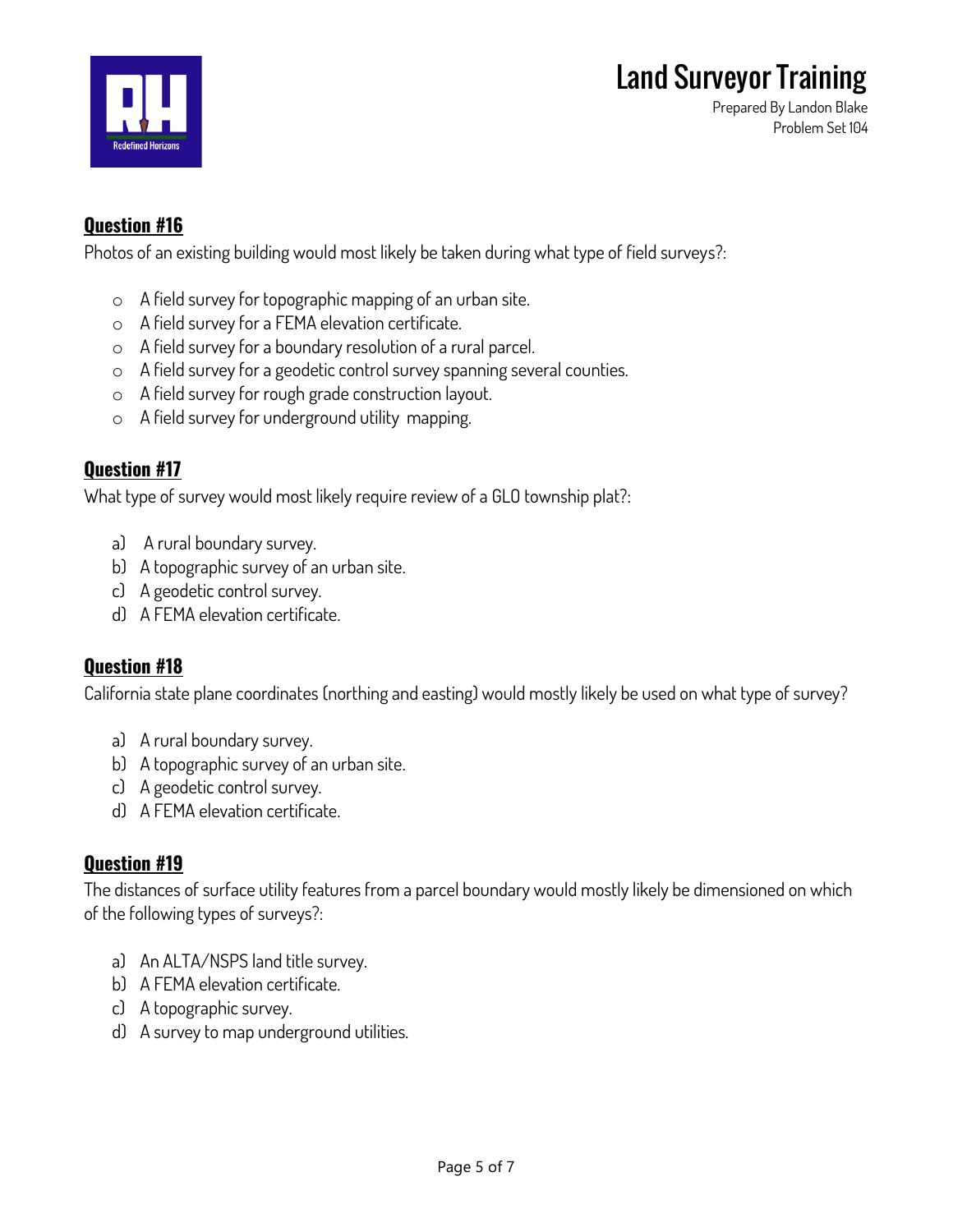



**Prepared By Landon Blake Problem Set 104**

### **Question #20**

**Manhole measure downs (or dips) would most likely be performed on what type of surveys?:**

- o **A topographic survey for a rural site.**
- o **A boundary survey for an urban site.**
- o **A topographic survey for an urban site.**
- o **A survey to resolve highway right-of-way boundaries.**
- o **A survey for a FEMA elevation certificate.**
- o **A survey for underground utility mapping.**

#### **Question #21**

**A bearing of North 80-20-10 West would have what azimuth?**

**Question #22**

**A rectangular land parcel has the following coordinates:**

| Northing | <u>Easting</u> |
|----------|----------------|
| 500.00   | 500.00         |
| 500.00   | 750.00         |
| 300.00   | 500.00         |
| 300.00   | 750.00         |

**What is the area of the parcel rounded to the nearest square foot?:**